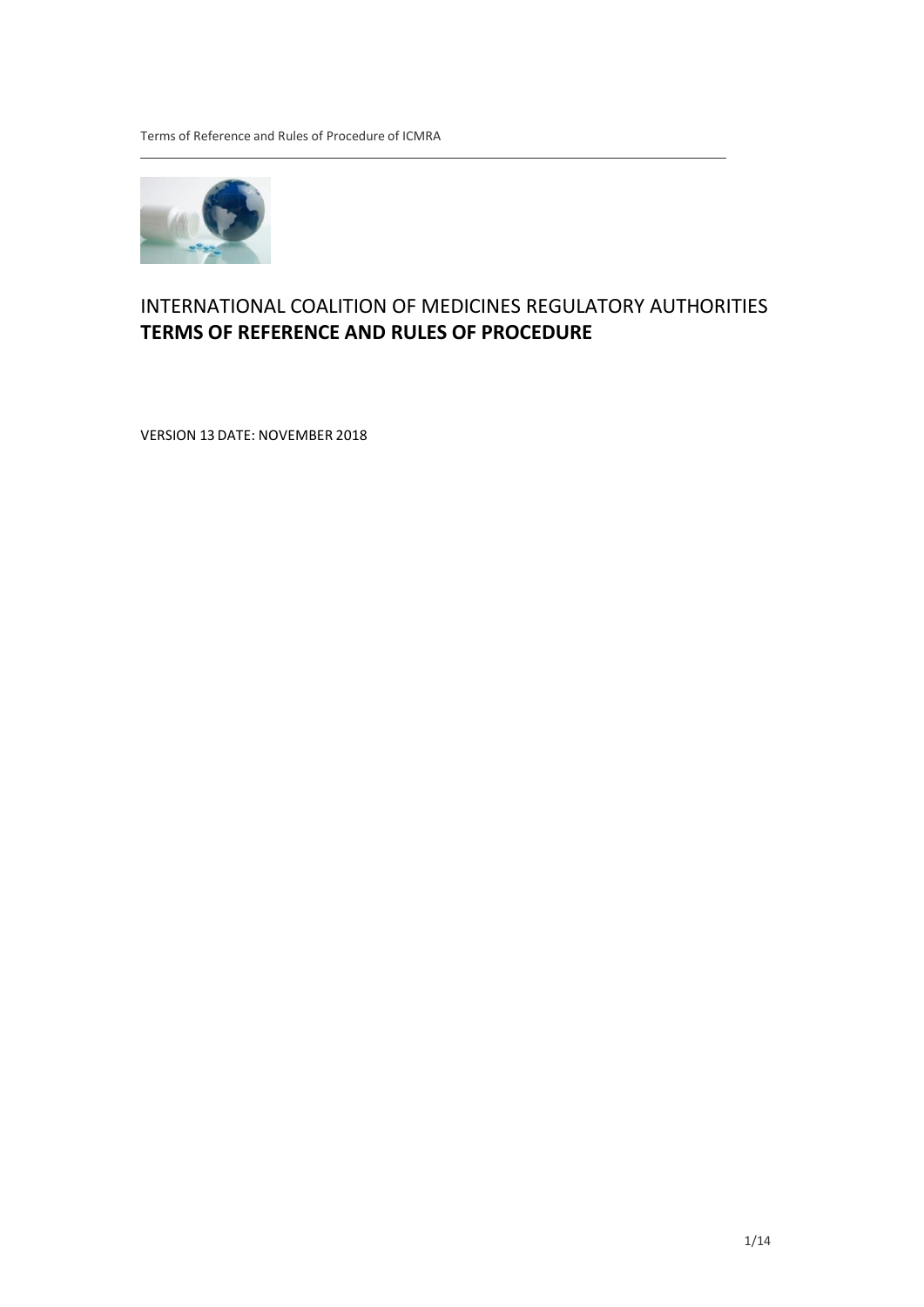Terms of Reference and Rules of Procedure of ICMRA

| <b>INDEX</b>       |                                                                                        | <b>PAGE</b> |
|--------------------|----------------------------------------------------------------------------------------|-------------|
|                    | <b>TERMS OF REFERENCE FOR ICMRA</b>                                                    | 3           |
|                    | APPENDIX I: CONFIDENTIALITY AND SHARING OF INFORMATION - FRAMEWORK                     | 8           |
| <b>APPENDIX II</b> | <b>TERMS OF REFERENCE AND RULES OF PROCEDURE FOR THE</b><br><b>EXECUTIVE COMMITTEE</b> | 9           |
|                    | <b>APPENDIX III RECORD OF PREVIOUS HOSTS OF THE SUMMIT</b>                             | 13          |
| <b>APPENDIX IV</b> | <b>PROCEDURE FOR BECOMING AN ASSOCIATE MEMBER</b>                                      | 14          |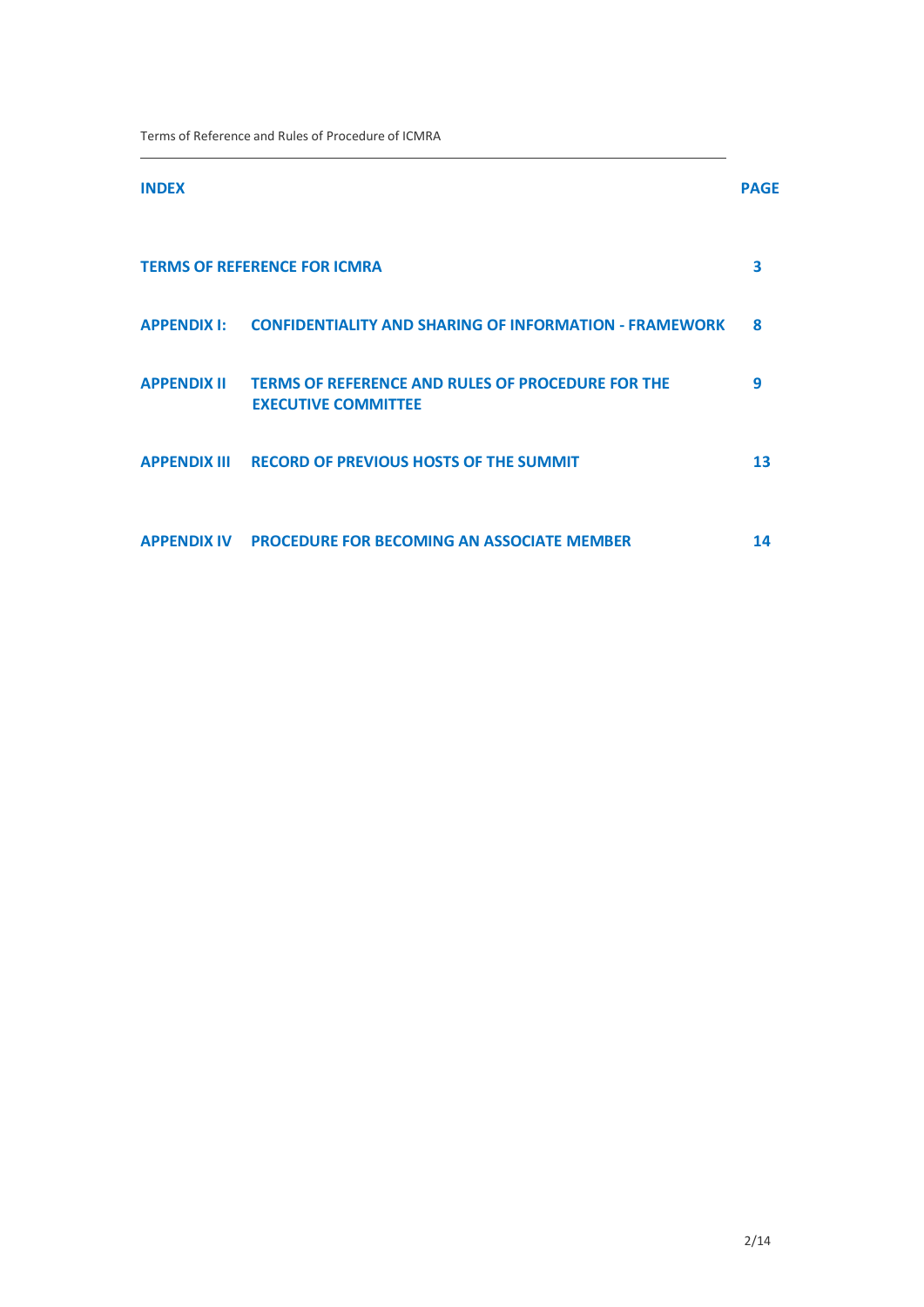### **INTRODUCTION**

The Terms of Reference and Rules of Procedure for the International Coalition of Medicines Regulatory Authorities (ICMRA), including those for the Executive Committee (EC) (Appendix II), are intended to provide an operational framework for ICMRA.

### **1. MEMBERSHIP**

- 1.1 Membership of the International Coalition of Medicines Regulatory Authorities (ICMRA) shall be divided into two types of members; Full Members hereafter referred to as "Members" and associate members referred to as "Associate Members". The term "ICMRA Membership" shall refer to both types of members and the World Health Organisation. The WHO is a permanent observer to ICMRA Members and Associate Members are listed in a membership register maintained and updated by the secretariat. The process for becoming Associate Members is included in Appendix IV.
- 1.2 The Medicines Regulatory Authority listed shall be the member or associate member and shall be represented by the head of the Medicines Regulatory Authority. The head may be accompanied by one senior support colleague and translation services if required. In the absence of the head, the head may nominate a named colleague to represent him/her.
- 1.3 Medicines Regulatory Authority may be understood to reflect only the national/state regulatory authority of each sovereign country such as, but not exclusively, agency, authority, government department, government division etc.; or the regulatory authority/authorities of a supranational body with responsibility for regulation of medicine. The Head of the Medicines Regulatory Authority shall be the person who is the lead executive for the Medicines Regulatory Authority<sup>1</sup>.

# **2. MANDATE**

2.1 In recognition of the pan-global nature of medicinal products and the related supply chains, it was agreed to develop and establish an international coalition of Heads of Medicines Regulatory Authorities, responsible for the regulation of medicinal products for human use 2 . ICMRA is established to better safeguard public health by facilitating greater co-operation and to enable Heads of Medicines Regulatory Authorities to exercise collective and concerted strategic leadership over existing and new international initiatives and enablers, as well as over shared regulatory issues and challenges.

# **2.2. MANDATE OF MEMBERS**

 $1$  While it is intended that the regulatory authority shall be the member, it recognised that for some countries regulation of medicine may be split between the authority and other parts of Government. In such situations it will be a matter for the country to determine the appropriate attendees but with the underlying principle that the country has only one member.

 $2$  The ICMRA's primary focus is medicines but ICMRA can consider other health care products as appropriate.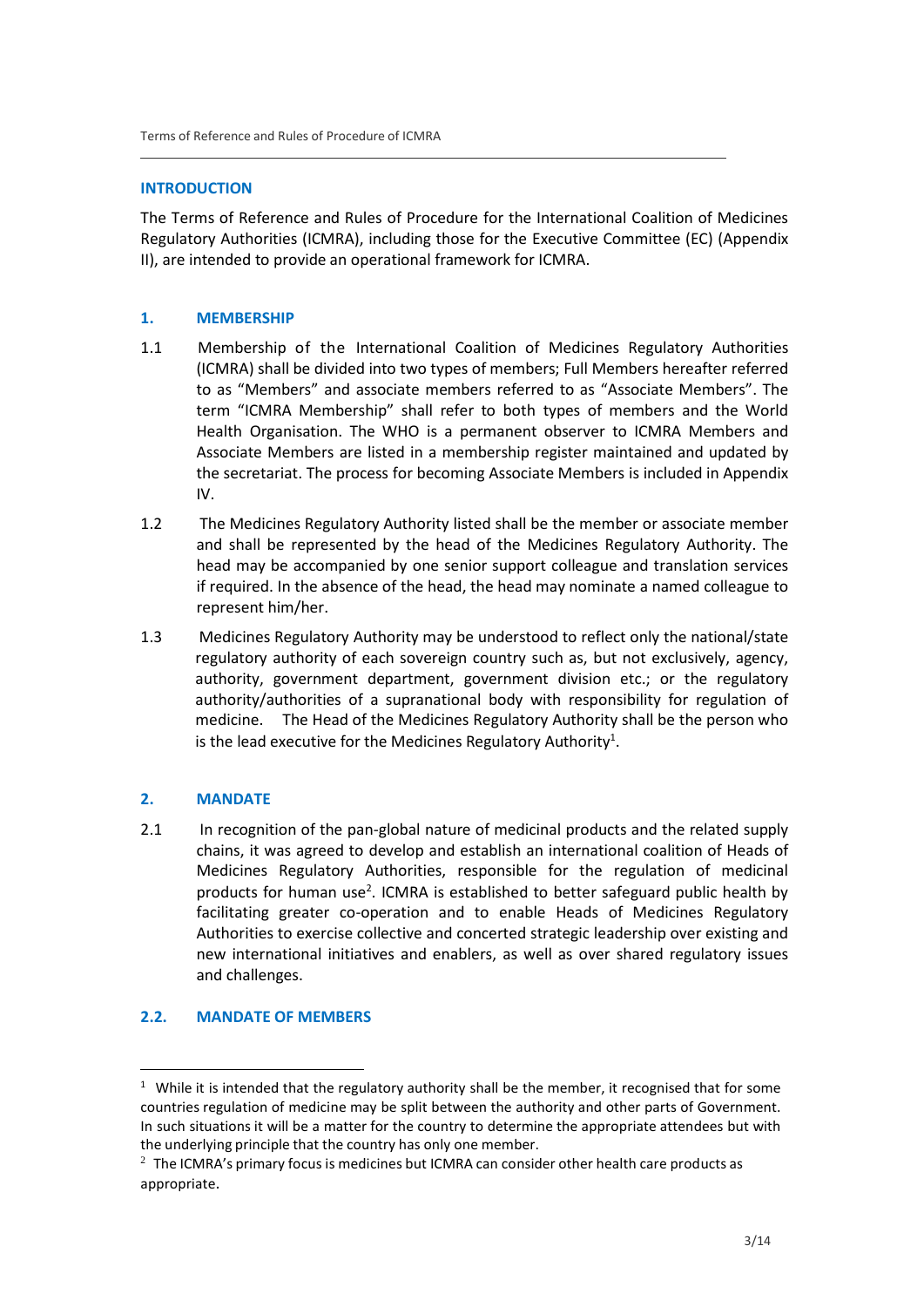- 2.2.1 Members shall be responsible for appointing an Executive Committee to manage the activities of the ICMRA consistent with the Terms of Reference and Rules of Procedure, founding documents, strategic framework and annual work plan. The Terms of Reference and Rules of Procedure for the Executive Committee and their appointment are contained in Appendix II.
- 2.2.1 The Chair and Vice-chair(s) will be appointed by the Members following a proposal from the Executive Committee. The appointment of Chair and Vice-chair(s) in the absence of consensus, requires a two thirds majority of Members present when the appointments are being made. The mechanism and term of appointment of the Chair and Vice-chair(s) shall be in accordance with section 2.3 below.
- 2.2.2 The membership approves and endorses projects according to its strategic aims: The Members, following a proposal of the Executive Committee, will approve and adopt the work plan and projects for the year and where appropriate, on a voluntary basis, provide resources to those projects.
- 2.2.3 The Members and Associate Members shall commit where appropriate, on a voluntary basis to supporting the activities of ICMRA. To facilitate supporting the network, a commitment to sharing information is included in Appendix I. It is also recognised that there is an understanding that information shared among the Executive Committee and ICMRA Membership will be kept confidential, consistent with the laws of their country and any other applicable legislation unless the author or the member providing the information and the Executive Committee or ICMRA Membership, as appropriate, agree to its disclosure.
- 2.2.4 Where appropriate the Members can agree, in response to a proposal from the Executive Committee, that ICMRA engage with third parties subject to, where necessary, ensuring that procedures are put place to avoid a conflict of interest. Expectations or outcomes of such engagement should be agreed in advance.

# **2.3 CHAIR AND VICE-CHAIR(S)**

- 2.3.1 The term of office of the Chair and Vice-chair(s) will be for a period of three years.<sup>3</sup>
- 2.3.2 The EC shall invite nominees, 6 months before the expiry of the existing term, from the Members to fill the position of Chair and up to a maximum of two Vice-chair(s). The existing Chair / Vice-chair(s) may volunteer at the end of their term for a further term/(s) [Maximum 2 terms / 6 years]
- 2.3.3 Where feasible, it is desirable that the Chair and vice Chair posts are filled from different geographical regions.
- 2.3.4 Where more than one country volunteers for the position of Chair or vice Chair; the EC passes all nominees to the ICMRA Members.

 $3$  As the organisation matures, consideration should be given to structuring the terms of office so that at least one of the chair / Vice-chair(s) carries forward into the new EC.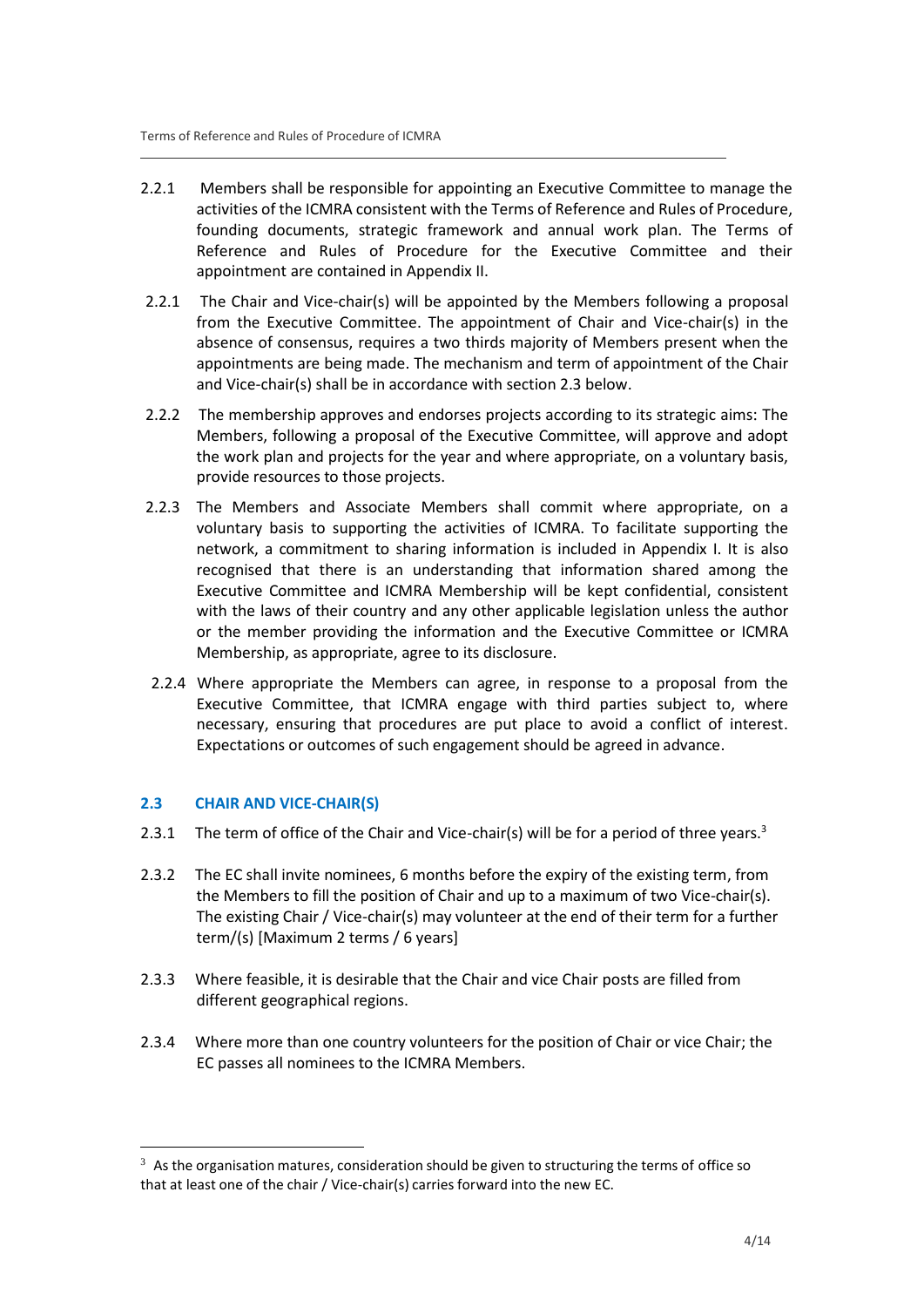2.3.5 The proposed nominees are presented to the ICMRA Members for approval by consensus. Every effort should be made to reach consensus. If consensus is not achieved the nominees are put to a vote by secret ballot. Nominees must receive a two thirds majority of the attendees at the ICMRA Summit to be appointed. In the event that no nominee receives the desired majority after two rounds of votes, the candidate with the greatest number of votes at the end of round two is appointed.

# **2.4 ASSOCIATE MEMBERS**

- 2.4.1 Associate Members shall receive all documents generated by ICMRA and be invited / volunteer to join working groups as appropriate.
- 2.4.2 Associate Members may be invited by the Chair to attend meetings of the full membership either in person or by TC as appropriate.
- 2.4.3 Associate Members will not have a vote, be a member of ICMRA Executive Committee or be automatically entitled to attend meetings.
- 2.4.4 The process for appointing Associate Members is outlined in Appendix IV.

# **3. ICMRA MEETINGS**

- 3.1 ICMRA meetings can be either face to face or by teleconference (TC). ICMRA shall meet a minimum of 4 times per year of which two meetings shall be face to face, one of which can be the ICMRA Summit meeting (3.2 below). Associate Members shall be invited to all TCs and at least one of the face to face meetings.
- 3.2 Annually an ICMRA Summit will be held. It will be hosted by one of the Members and will, where feasible be hosted sequentially in each of three global parts of the world<sup>4</sup>. In addition to ongoing ICMRA work, the Summit can include any topic (Summit themes) of relevance to ICMRA. The host with the Chair, Vice Chairs and EC will agree the summit themes and the list of invitees to the meeting.
- 3.3 Where facilities exist at face to face meetings, Members and associates who can't attend may participate in meetings by telephone or videoconference. Members so participating are considered to be present at the meeting.
- 3.4 Meetings are chaired by the Chair. In his/her absence, the meeting shall be chaired by the Vice-chair(s) or in their absence, by a person whom the members of the Executive Committee choose from among themselves.
- 3.5 The quorum for ICMRA meetings is half the Members plus one member.
- 3.6 The agenda for ICMRA meetings is established by the Chairperson in consultation with the Executive Committee and is circulated by the secretariat with related papers in advance of the meeting.
- 3.7 Where an attendee considers that they may have a conflict of interest in relation to a topic on the agenda, they should declare it to the Chairperson and absent themselves from the meeting for the duration of the topic being discussed.

<sup>4</sup>The Americas, Europe and Africa, Asia, Australia and New Zealand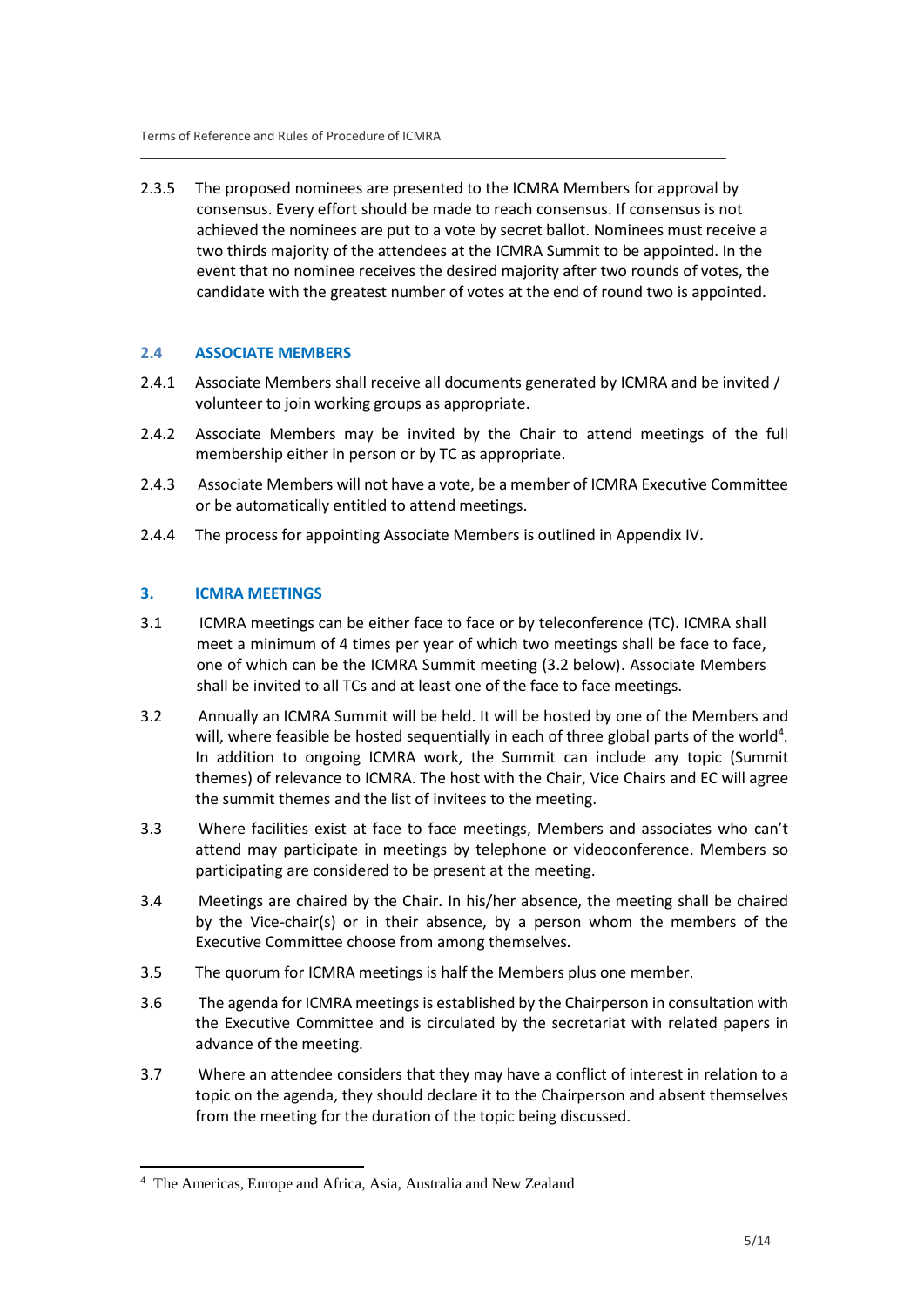- 3.8 Each member of ICMRA present has one vote. Where an associate member is invited they shall not be entitled to vote. ICMRA decisions are made by consensus or in the absence of a consensus by a two thirds majority. Every effort should be made to reach a decision by consensus.
- 3.9 When a vote is taken, the view of the minority should be noted. Participation in the ICMRA work programme and initiatives is voluntary and the ICMRA Membership can exclude themselves from projects and work streams regardless as to whether they voted for or against those projects, initiatives or work streams.
- 3.10 Any third party attending an ICMRA meeting including those attending the ICMRA Summit meeting may be invited to attend part or all of the meeting at the discretion of the Chair but they are not entitled to vote. All members of the EC will be notified in advance of any proposed invited attendees and will have the opportunity to raise an objection. The Chair and Vice-chair(s) will review the objections and take the final decision.

# **4. RECORD OF MEETINGS**

4.1 A brief record summarising the decisions taken will be prepared by the secretariat on behalf of the Chair or the Vice-chair(s) and circulated to the ICMRA Membership and other attendees as appropriate.

# **5. REPORTING**

5.1 The Chair or secretariat will provide summary updates of the activity of the Executive Committee and the activities under the work plan to the ICMRA Membership at a minimum twice yearly. One update will be at the annual ICMRA Summit and the other updates will be by electronic means.

# **6. STRUCTURE**

- 6.1 Initially the ICMRA will exist on a voluntary basis supported by these Terms of Reference and Rules of Procedure and the Terms of Reference and Rules of Procedure of the Executive Committee (Appendix II).
- 6.2 Should the Members decide a more formal legal structure is required, ICMRA can commission the Executive Committee to put in place a mechanism to review the options available to establish a legal form $5$  of organisation sufficient to permit it to accomplish its goals.

# **7. FUNDING**

7.1 The costs associated with ICMRA will initially be funded by the Members and Associate Members who will pay for their own cost and any services that they may provide to the network.

 $5$  It is recognised that ICMRA currently operates on a voluntary basis and that any change will have to be carefully considered as to the impact on participating countries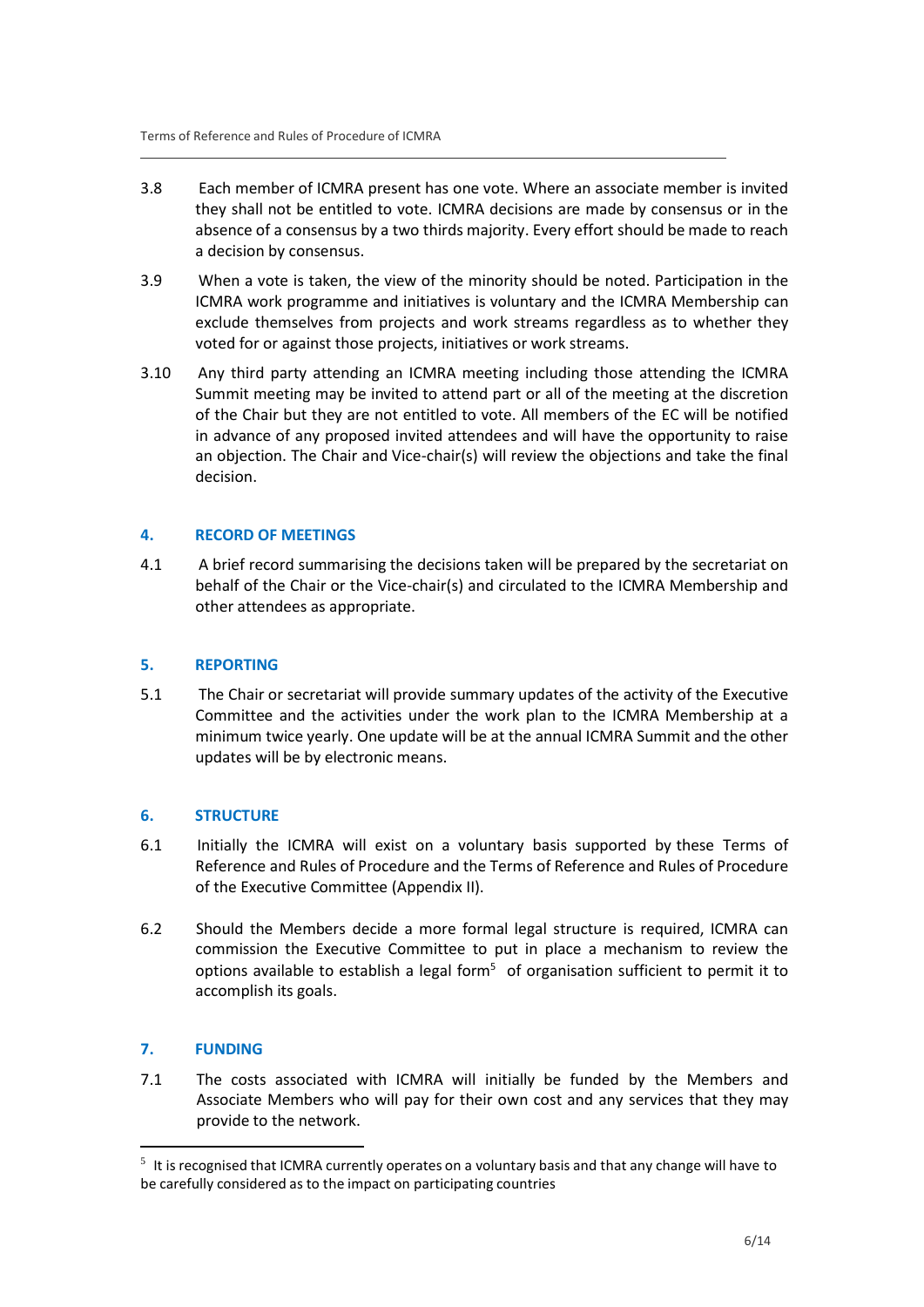7.2 Should the Members decide a more formal funding structure is required, ICMRA can commission the Executive Committee to put in place a mechanism to review the options available to establish a funding model for the future to ensure the sustainability of ICMRA.

# **8. REVISION OF THE TERMS OF REFERNCE**

8.1 The Terms of Reference and Rules of Procedure can be revised at any time and presented to the Members for adoption. Notwithstanding this provision, the Terms of Reference and Rules of Procedure will be formally reviewed every two years.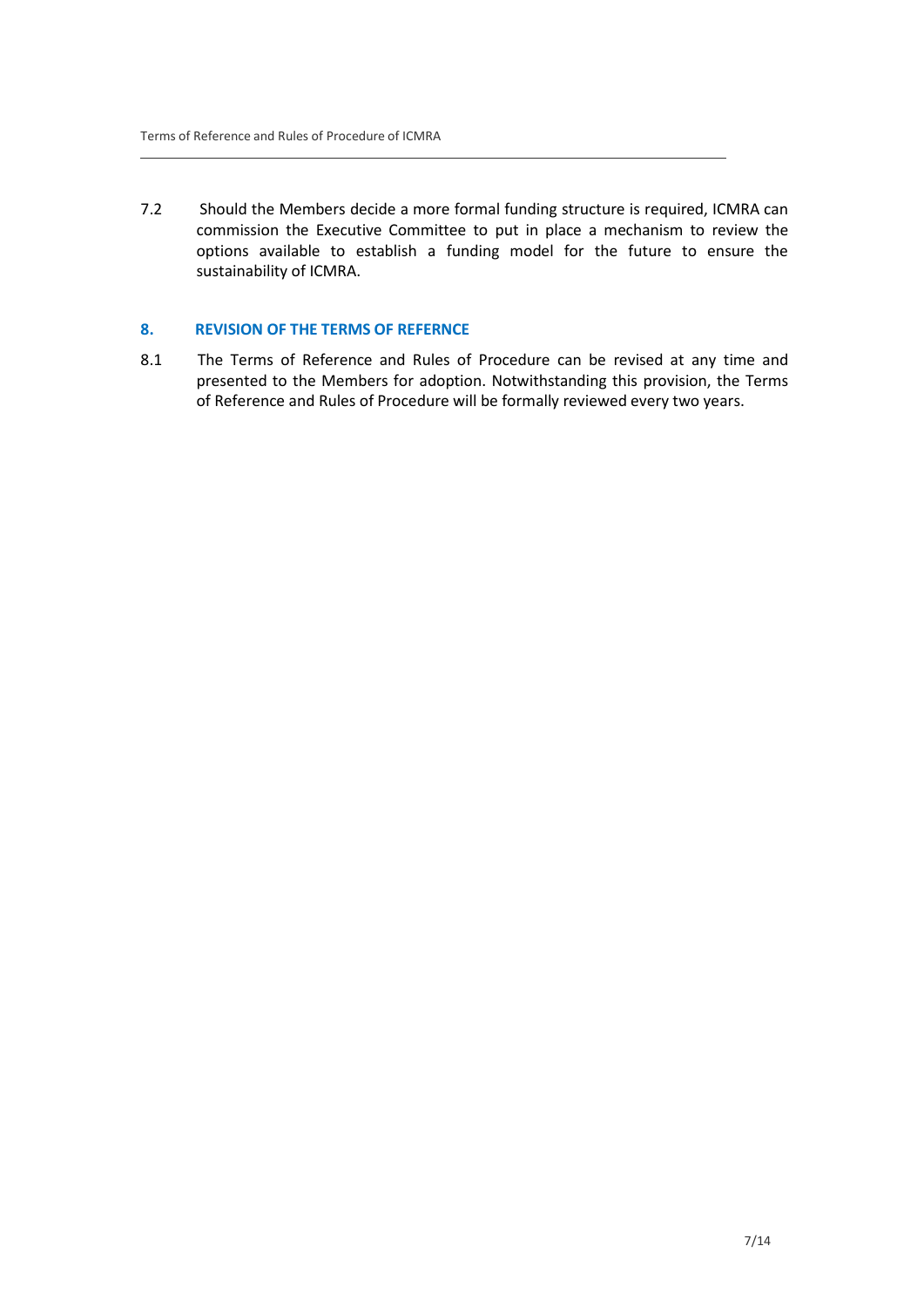### **APPENDIX I: CONFIDENDIALITY AND SHARING OF INFORMATION - FRAMEWORK**

Members and Associate Members of ICMRA recognise that greater regulatory collaboration and convergence require a commitment in principle to the sharing of information. This sharing of information will be on a voluntary basis, consistent with the laws of their country, where sharing of such information will contribute to the better collaboration of regulators and contribute to the safeguarding of public health. In sharing and receiving such information, all the ICMRA Membership will recognise that where information is shared in confidence, the Membership should be committed to respecting the confidential nature of such information.

In addition, all Members and Associate Members commit to respect as confidential, consistent with the laws of their country and any other applicable legislation or other requirements, any information shared and identified as confidential by the ICMRA Membership under any of the projects or as part of an ICMRA meeting. This commitment does not take precedence or replace any existing confidentiality agreements nor does it place any obligation on members to share information other than on a voluntary basis. Where countries have existing bilateral confidentiality agreements, confidential information shared between those countries will remain subject to those agreements.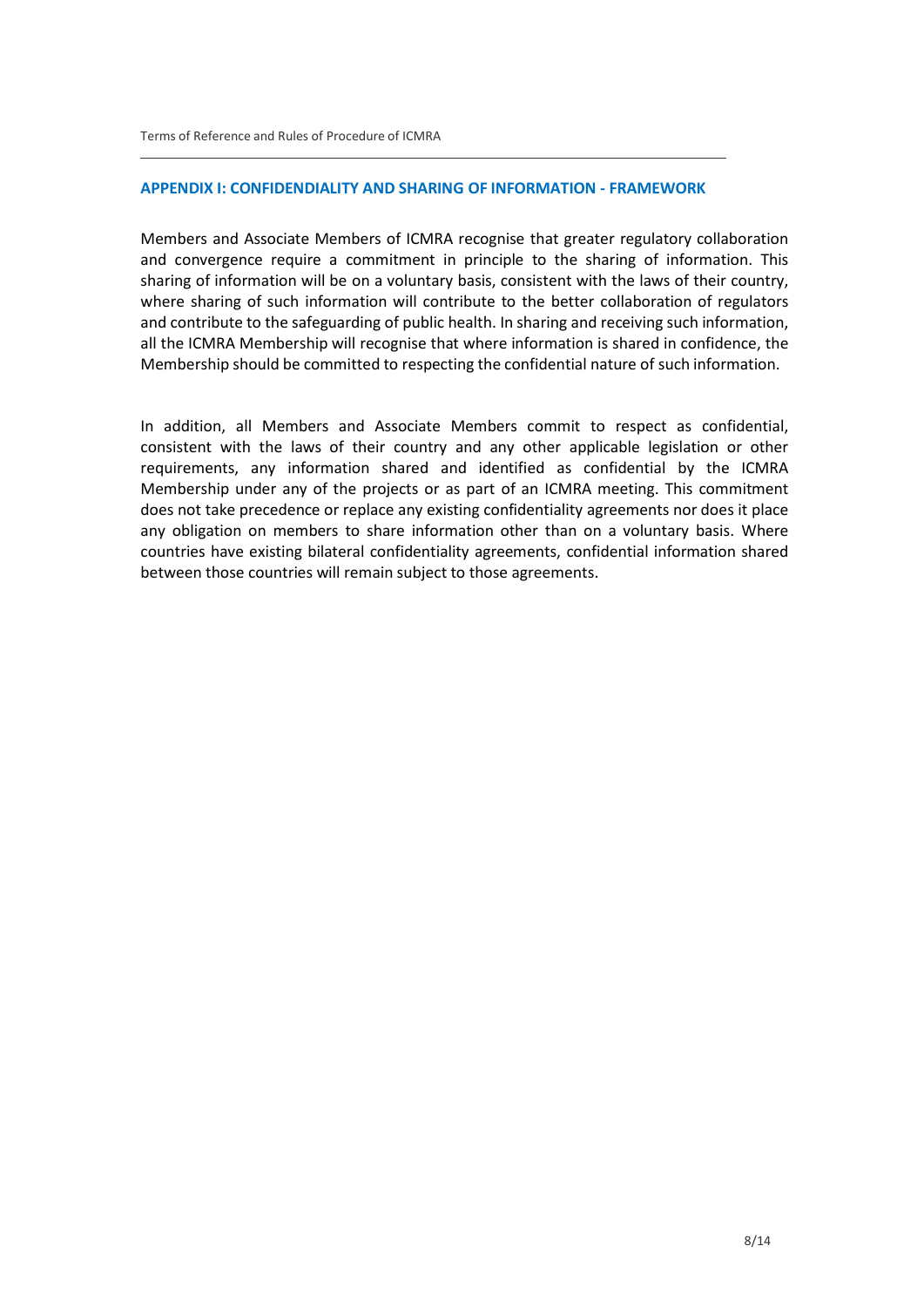# **APPENDIX II: TERMS OF REFERENCE AND RULES OF PROCEDURE OF THE EXECUTIVE COMMITTEE**

# **1. AUTHORITY**

1.1 The Executive Committee (EC) is established by the Members of ICMRA.

### **2. MEMBERSHIP**

- 2.1 The Executive Committee (EC) will have a minimum of 6 members and a maximum of 8 members, comprised of the Chair, Vice Chairs and up to 5 others. Membership of the Executive Committee (EC) is at the National/ Central Government Agency / Authority level. In general, the head of the authority shall sit on the EC. Each head may appoint an alternative delegate to represent them in exceptional circumstances. Should a head be replaced, their successor will be entitled to replace them on the EC.
- 2.2 The 5 additional members will be appointed from a pool comprising the previous Chairs and Vice Chairs and project leads.
- 2.3 Where there are more than 5 eligible countries wishing to be on the EC, the immediately preceding Chair and Vice Chairs will have priority in taking three of the spots (to ensure continuity).
- 2.4 Where there are less than 5 eligible countries wishing to be on the EC and other countries wish to be members, spaces will be allocated on the basis of contribution to ICMRA e.g. new planned project etc. or geographical balance if the EC does not have global coverage.
- 2.5 In the event that there are more countries eligible/wishing to be on the EC than spaces, the current Chair and Vice Chairs will be tasked with finding consensus considering the following criteria;
	- $\sim$  Are they an immediately preceding Chair or Vice Chair?
	- Are they a current project lead?
	- Are they from an underrepresented region?
	- Are they planned to be a project lead / Summit host?
	- Are they a historic Chair or Vice Chair?
- 2.6 Project leads not represented on the EC will be invited to regularly update the EC on their project.

### **3. TERMSOFOFFICEOF THE EXECUTIVE COMMITTEE**

3.1 The membership term of the EC shall be three years.

### **4. FREQUENCYOF MEETINGS**

4.1 The EC membership will meet via a bimonthly teleconference; the Chair / Vice Chairs may invite others as appropriate on an ad-hoc basis, to attend the whole or part of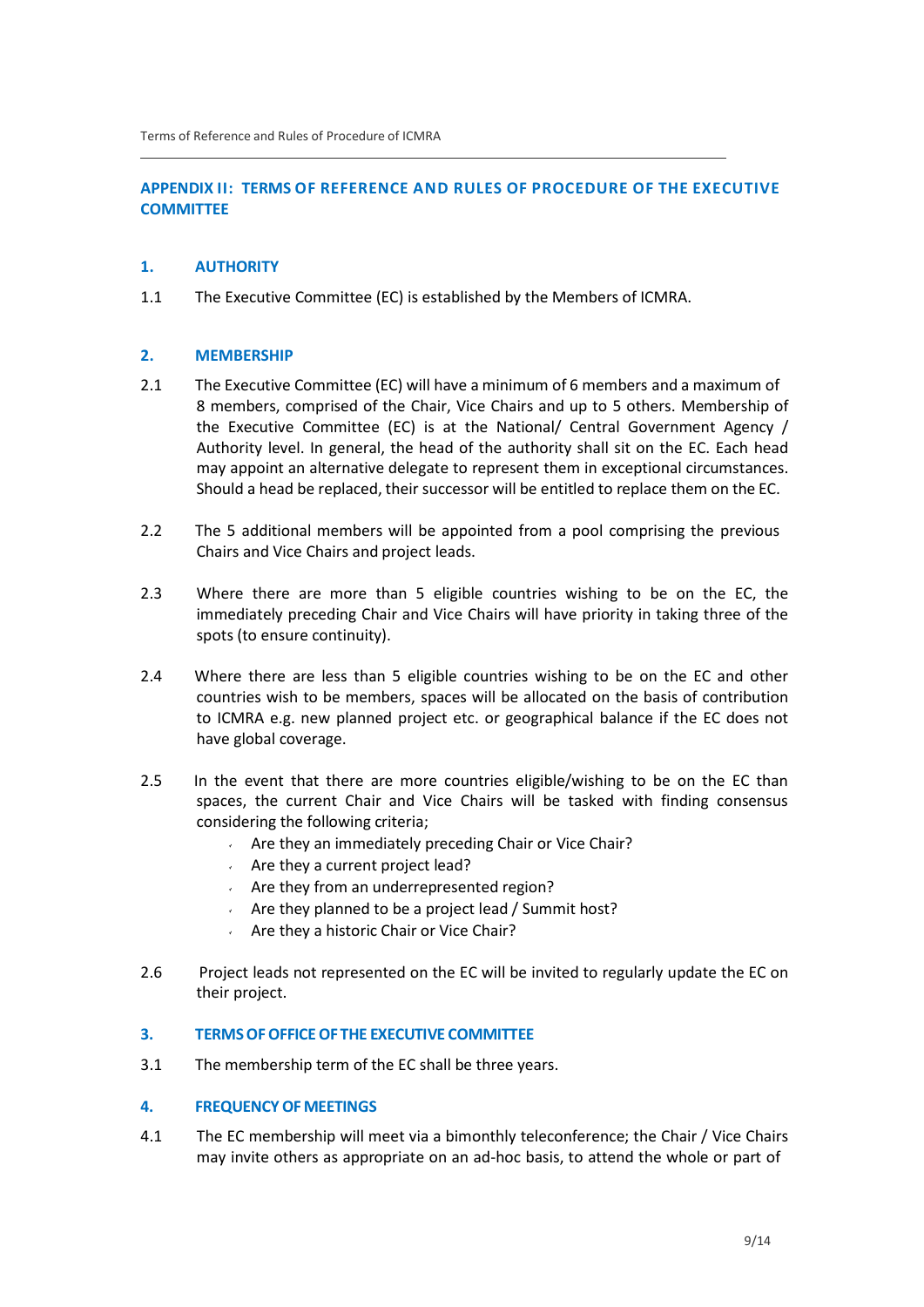the EC teleconference, depending on the Agenda. Members will be able to nominate appropriate deputies/replacements as and when required.

- 4.2 After the term of office expires of the EC, or a member resigns from the Committee, replacement members will be appointed on a voluntary consensus basis. Existing members may put themselves forward for re-appointment. In the event that more countries (represented by regulatory agencies) volunteer than the available spaces as outlined in 2.3 and consensus cannot be found based on the criteria under 2.5, the members of ICMRA will vote for the nominees put forward by way of a secret ballot with one vote per country attending the ICMRA Summit. Nominees must receive a two thirds majority of the attendees at the Summit to be appointed. In the event that no nominee or insufficient nominees receives the desired majority after two rounds of votes, the candidates with the greatest number of votes at the end of round two are appointed. In the event of a tie, the Chair of the EC (or in the absence of a Chair of the EC, the Chair of the Summit) will have the deciding vote.
- 4.3 Where the host of the ICMRA Summit is not a member of the EC they shall be invited to attend EC meetings prior to the Summit.
- 4.4 When a member of the EC or their alternative fail to attend four consecutive meetings, their membership will be deemed to have lapsed and a new member will be appointed in accordance with point 4.3 above.

# **5. MANDATE**

- 5.1 The EC shall manage the activities of ICMRA consistent with the terms of reference, founding documents and work plans.
- 5.2 The EC through the Chair and Vice-chair(s) will manage and co-ordinate day-to-day matters as they arise.
- 5.3 The EC will evaluate when the engagement of ICMRA with third parties is appropriate and propose, for agreement by the Members, the terms for this engagement – including expected outcomes and where necessary procedures to avoid a conflict of interest.

# **6. THE ROLE OF THE CHAIR AND VICE-CHAIR(S)**

- 6.1 The Chair and Vice-chair(s) will provide an administrative structure through the secretariat to support the operation of the EC and will have oversight of the annual work plan and projects.
- 6.2 The Chair will give direction and focus to the meetings of the EC and ICMRA through the preparation of appropriate agenda and the conduct of the meeting.

# **7. MEETINGS**

7.1 Meetings are chaired by the Chair person. In the absence of the Chair, one of the Vicechair(s) is nominated by him/her to chair the meeting.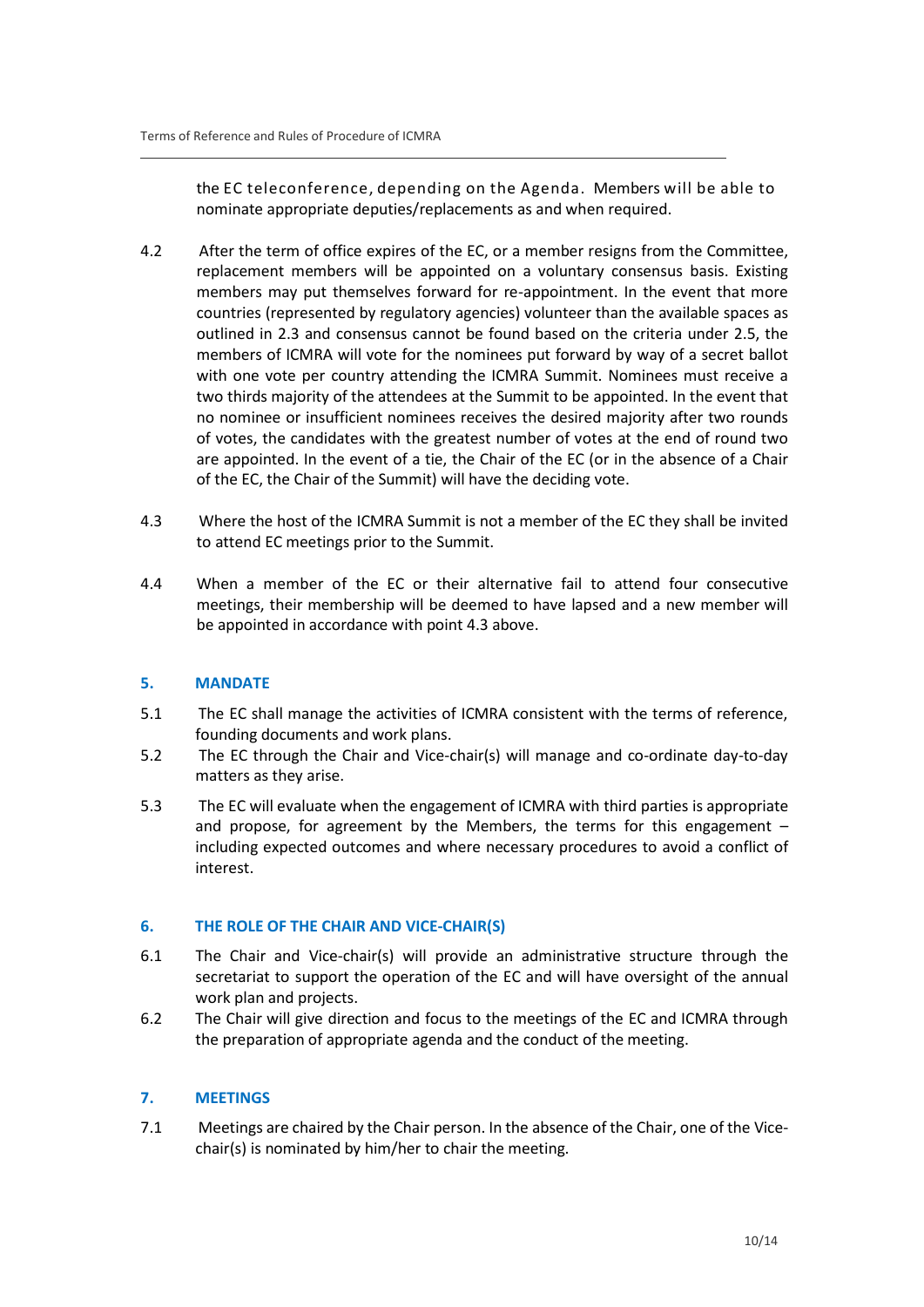- 7.2 The committee may act in the absence of one or more Members. If Members cannot attend all or part of a meeting, they should notify the meeting facilitator in advance of the meeting.
- 7.3 The quorum for meetings is one half of the membership plus one.
- 7.4 In the event that a decision is required outside of a meeting, decisions can be agreed in writing.
- 7.5 The agenda is established by the Chair and circulated with related papers before the meeting.
- 7.6 Where a member considers that they may have a conflict of interest in relation to a topic on the agenda, they should declare it to the Chairperson and absent themselves from the meeting for the duration of the topic being discussed.
- 7.7 Every Member present has one vote. Decisions are made by consensus or in the absence of consensus a vote will be held and the decision will be by a qualified majority being two thirds of the votes of the Members present.

### **8. RECORD OF MEETINGS**

8.1 A brief record summarising the decisions taken will be prepared by either the Chair, the Vice-chair(s) or the secretariat, and circulated to the attendees and others as appropriate.

### **9. REPORTING**

9.1 The Chair or secretariat will provide summary updates of the activity of the EC after each meeting to the ICMRA Membership and will report on the activities under the work plan to the membership at a minimum twice yearly. Updates will be by electronic means, TC or face to face meetings.

### **10 GOVERNANCE OF PROJECTS**

- 10.1 Projects approved and endorsed by the EC will be consistent with the strategic aims of ICMRA.
- 10.2 Each project will have a lead who will be responsible for developing the project plan and the delivery of that project. Each project lead will form a project working group to assist with project development, implementation and delivery.
- 10.3 The project leads shall report as determined by the EC on the project to the EC and annually to the ICMRA Membership.
- 10.4 The Chair and Vice-chair(s) through the secretariat, will agree to a reporting template for projects.
- 10.5 The Chair and Vice-chair(s) shall have oversight on the projects and identify any possible overlaps that exist between projects. They shall bring these overlaps to the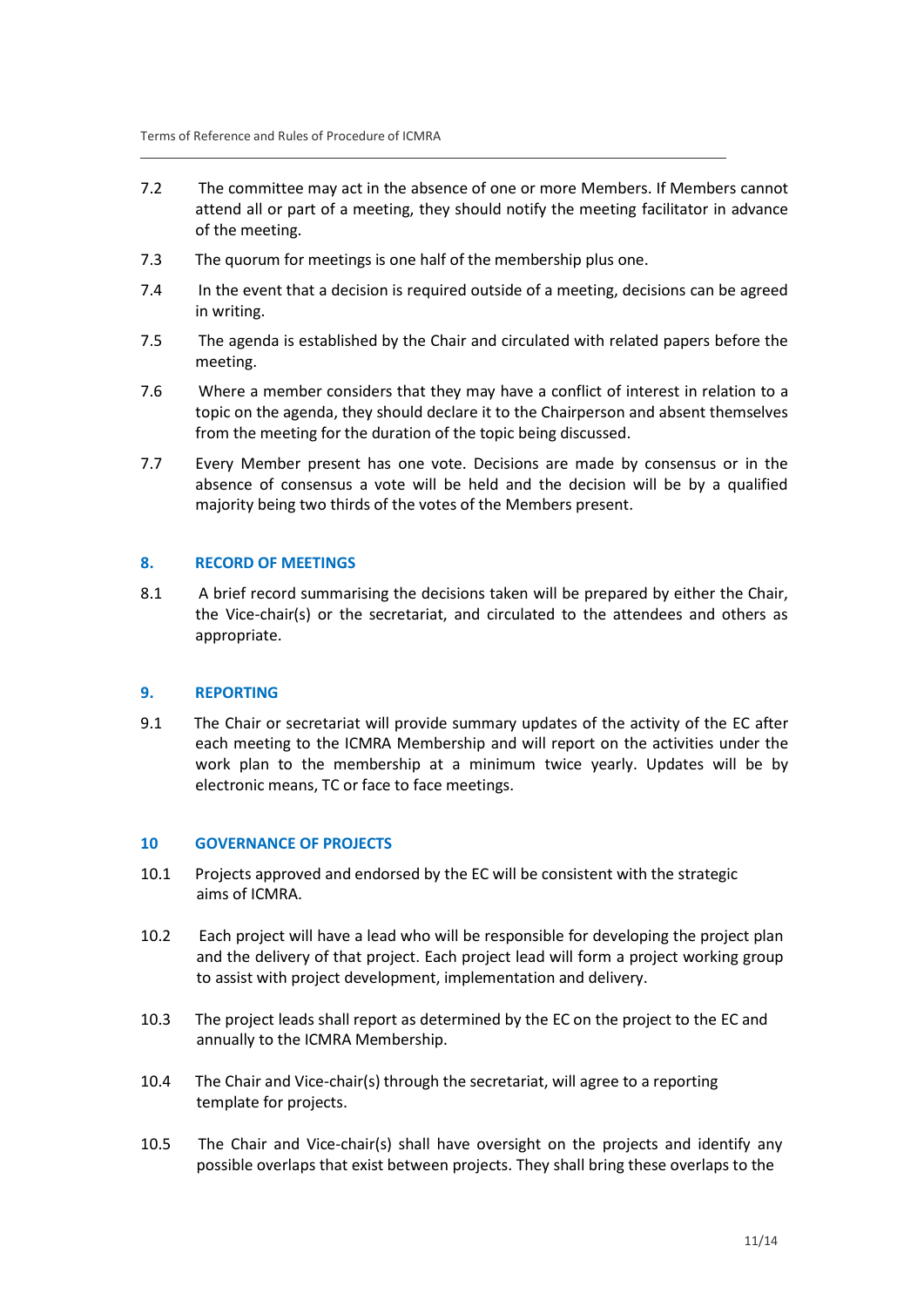attention of the project leads, who with their project team will work with the other project (with whom the overlap exists) to agree to a revised or clarified work plan which ensures that work is not duplicated between the projects.

10.6 The Chair and the Vice-chair(s) with the EC will ensure that the project leads report back to the full membership on the projects as they progress.

# **11. FUNDING**

11.1 The costs associated with the EC including the provision of a virtual secretariat, will be funded by the members who will pay for their own cost and any services that they may provide to the network.

# **12. REVISION OF THE TERMS OF REFERENCE**

12.1 The Terms of Reference and Rules of Procedure can be revised at any time and presented to the EC and ICMRA Membership for adoption. Notwithstanding this provision the Terms of Reference and Rules of Procedure will be formally reviewed every two years.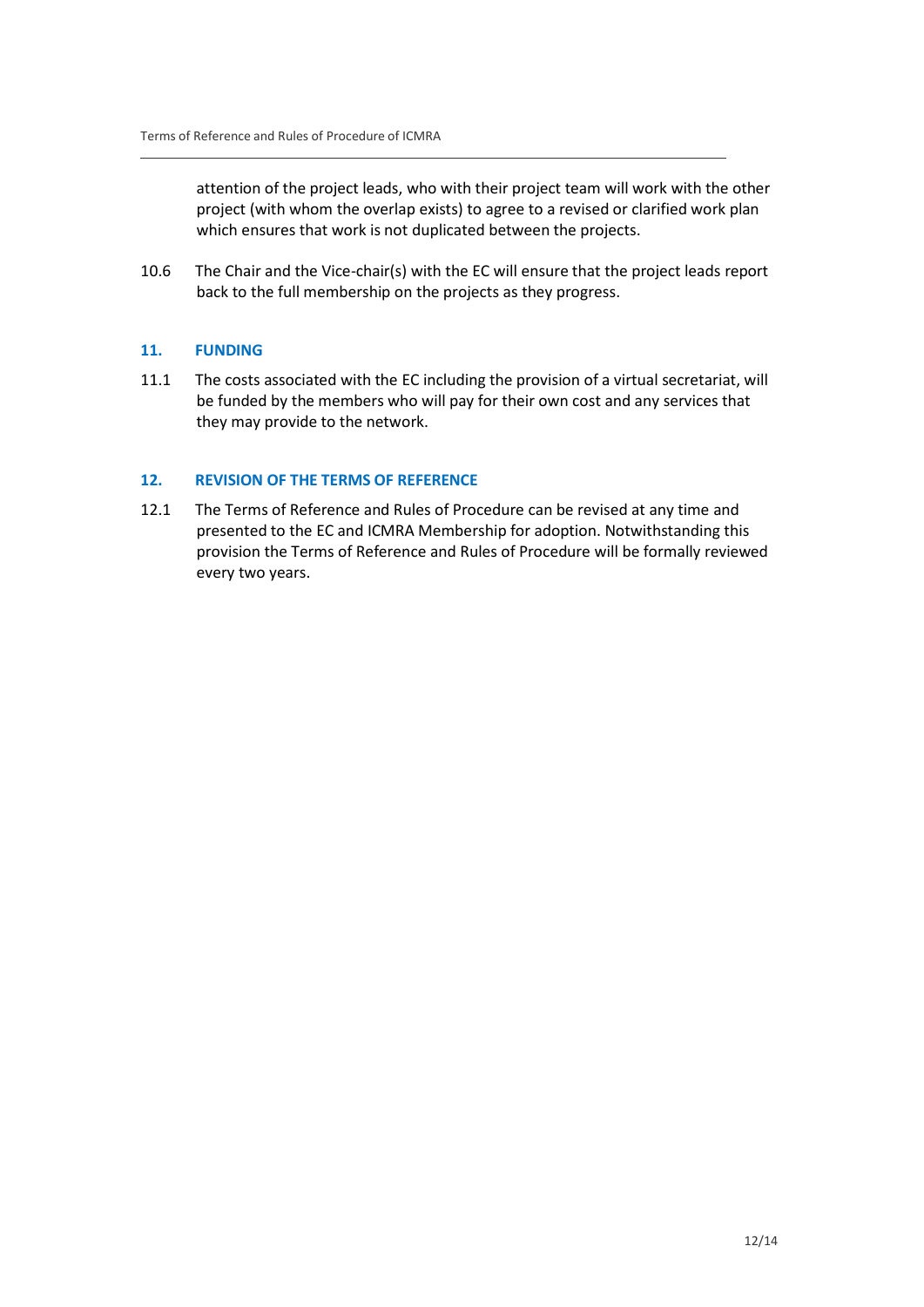# **APPENDIX III: RECORD OF HOSTS OF THE SUMMIT (WHICH HAS NOW MERGED WITH THE ICMRA SUMMIT)**

| Year | Country / Authority                 | Location           |
|------|-------------------------------------|--------------------|
|      |                                     |                    |
| 2006 | The U.S. - FDA                      | Washington         |
| 2007 | Ireland - The Irish Medicines Board | Dublin             |
| 2008 | Singapore-HSA                       | Singapore          |
| 2009 | Canada -The HPFB of Health Canada   | Ottawa             |
| 2010 | The UK - MHRA                       | London             |
| 2011 | Australia - TGA                     | Sydney             |
| 2012 | Brazil - ANVISA                     | Manaus             |
| 2013 | The Netherlands - MEB               | Amsterdam          |
| 2014 | China - CFDA                        | <b>Beijing</b>     |
| 2015 | México - Cofepris                   | <b>Mexico City</b> |
| 2016 | Switzerland - Swismedic             | Interlaken         |
| 2017 | Japan - MHLW/PMDA                   | Kyoto              |
| 2018 | The U.S. – FDA                      | Washington         |